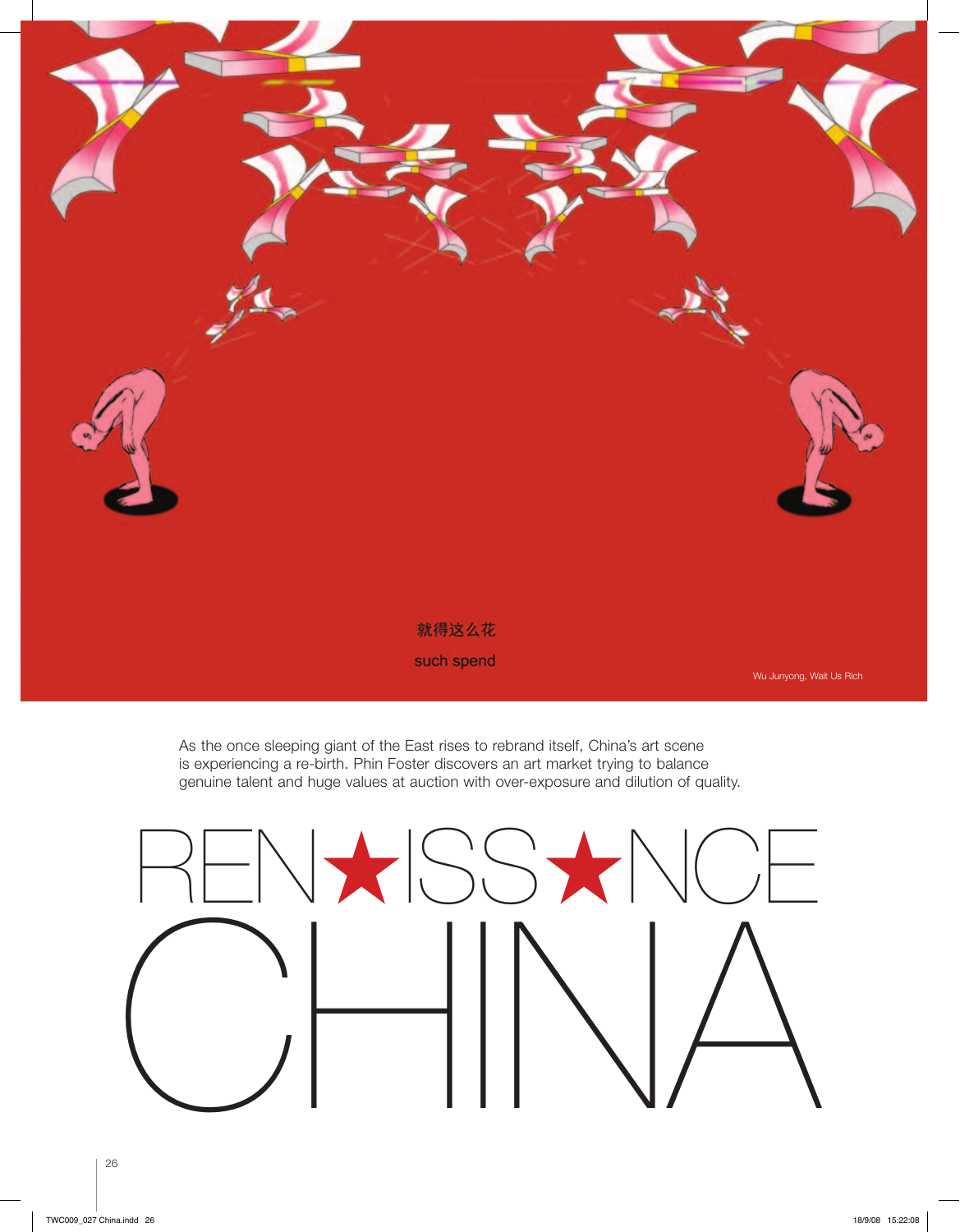

The seve of an Olympics as politically charged as any sin Moscow 1980, more attention was paid to the conflicting implications of China's emergence as a world superpowe than to who the sporting heroes and villains of the n n the eve of an Olympics as politically charged as any since Moscow 1980, more attention was paid to the conflicting implications of China's emergence as a world superpower might be. Then came the opening ceremony. This was a choreographed gala event on an unprecedented scale, wowing even the most cynical of critics.

It also crystallised a paradox lying at the heart of modern China, as two men whose personal histories lie squarely outside the Chinese Communist Party's carefully constructed narrative played key roles in announcing the arrival of a new China to the world.

Cai Guo-Qiang, a politically confrontational artist who spent much of the 1980s in exile in Japan, was director of visual and special effects at the event, responsible for a fireworks display of unimaginable ambition and beauty. Ai Weiwei, a veteran of five years spent in a labour camp during the Cultural Revolution, helped create an even bigger impact. As artistic consultant for design alongside Herzog &

## record values for Chinese art

|                                       | May 2008 |
|---------------------------------------|----------|
|                                       | Apr 2008 |
| \$5.9 million Yue Minjun, 'Execution' | Oct 2007 |
| \$4.2 million Yue Minjun, 'The Pope'  | Jun 2007 |
|                                       |          |

# ON A NEW ARTIST IN O YEAR, BUT HAVE JUST BROUGHT IN TAKE ADVICE, BUT ALSO TRUST YOUR INSTIN



de Meuron, he helped deliver the event's stunning setting: Beijing's iconic Bird's Nest Stadium.

This strange marriage of convenience permeates the contemporary art scene in China. As the government loosens its grip on what is admissible, prices at auction for the country's art skyrocket. In May of this year, Zeng Fanzhi's 'Mask Series 1996 No.6' sold at auction in Hong Kong for \$9.7 million. This smashed the record for a Chinese artist's work, set only the previous month by Zhang Xiaoghang, by \$3.5 million.

### Quality control

However, as more galleries, artists, auction houses and investors wake up to the amount of money being bandied about the scene, the quality becomes diluted. Weng Ling, director of the Shanghai Gallery of Art, has complained that work is being sold 'like people sell cabbage'.

Nowhere is this shift more marked than in Beijing's 798 District. Previously an artist's enclave and the epicentre of Chinese counter culture, it was branded an official tourist stop during the Olympics and has been commandeered by a government desperate to showcase a progressive leniency. 'It's unrecognisable to even six months ago,' Alessandra Henderson of Chinese Contemporary tells me. 'Gallery owners may have to move away as the place becomes overly sanitised.'

Chinese Contemporary, with galleries in London, New York and Beijing, were the first dealers to exclusively import contemporary Chinese art into the western market and only the fifth to open in Beijing.